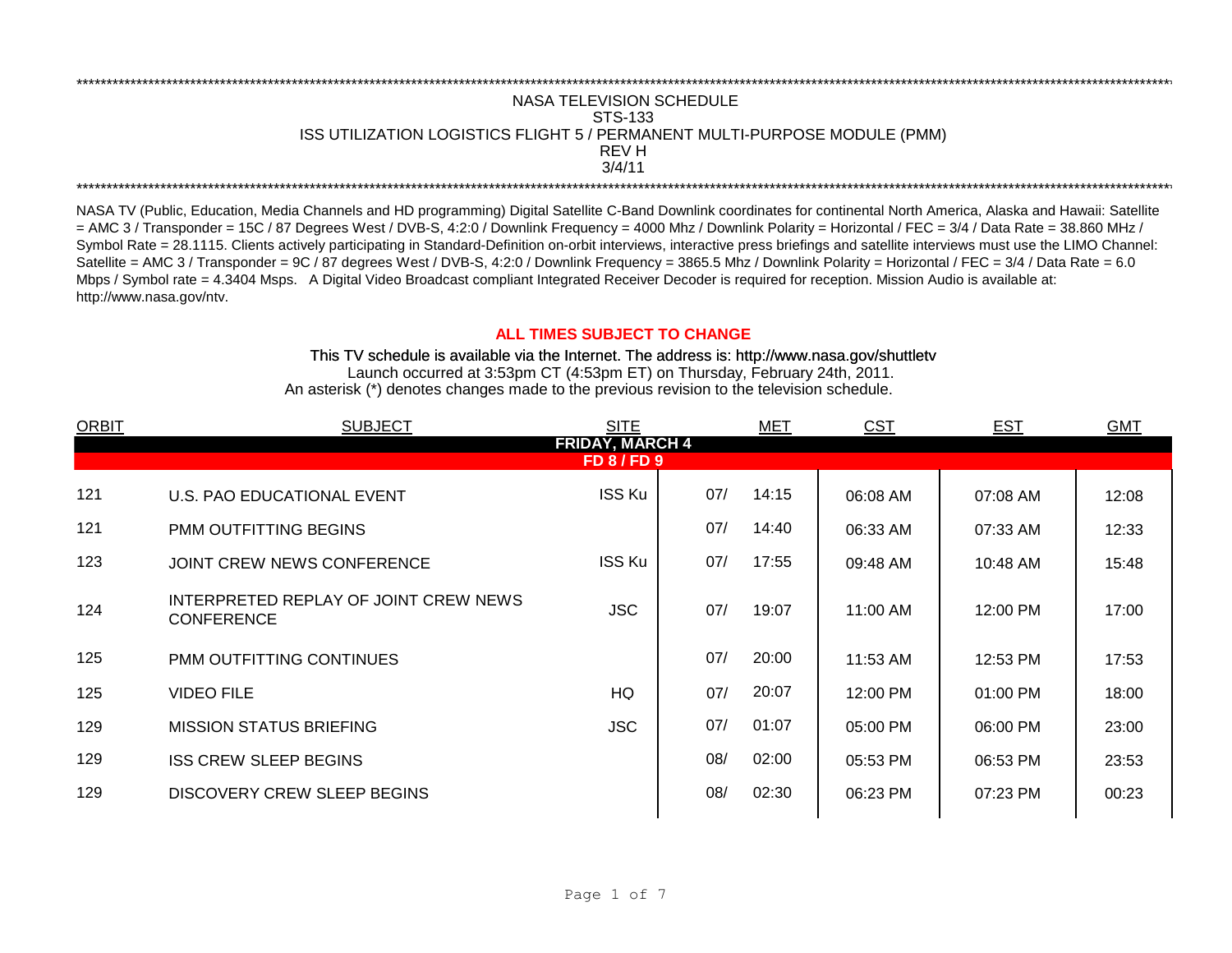| <b>ORBIT</b>                             |  | <b>SUBJECT</b>                                                       | <b>SITE</b>            |     | <b>MET</b> | <b>CST</b> | <b>EST</b> | <b>GMT</b> |  |  |
|------------------------------------------|--|----------------------------------------------------------------------|------------------------|-----|------------|------------|------------|------------|--|--|
| 129                                      |  | FLIGHT DAY 9 HIGHLIGHTS (replayed on the hour during<br>crew sleep)  | <b>JSC</b>             | 08/ | 03:07      | 07:00 PM   | 08:00 PM   | 01:00      |  |  |
|                                          |  |                                                                      |                        |     |            |            |            |            |  |  |
| <b>SATURDAY, MARCH 5</b><br><b>FD 10</b> |  |                                                                      |                        |     |            |            |            |            |  |  |
| 133                                      |  | <b>ISS FLIGHT DIRECTOR UPDATE</b>                                    | <b>JSC</b>             | 08/ | 08:52      | 12:45 AM   | 01:45 AM   | 06:45      |  |  |
| 132                                      |  | <b>ISS FLIGHT DIRECTOR UPDATE REPLAY</b>                             | <b>JSC</b>             | 08/ | 10:07      | 02:00 AM   | 03:00 AM   | 08:00      |  |  |
| 134                                      |  | DISCOVERY / ISS CREW WAKE UP (begins FD 10)                          |                        | 08/ | 10:30      | 02:23 AM   | 03:23 AM   | 08:23      |  |  |
| 139                                      |  | <b>ISS CDRA TROUBLESHOOTING</b>                                      |                        | 08/ | 18:30      | 10:23 AM   | 11:23 AM   | 16:23      |  |  |
| 144                                      |  | <b>MISSION STATUS BRIEFING</b>                                       | <b>JSC</b>             | 09/ | 01:07      | 05:00 PM   | 06:00 PM   | 23:00      |  |  |
| 144                                      |  | <b>ISS CREW SLEEP BEGINS</b>                                         |                        | 09/ | 02:00      | 05:53 PM   | 06:53 PM   | 23:53      |  |  |
| 145                                      |  | <b>DISCOVERY CREW SLEEP BEGINS</b>                                   |                        | 09/ | 02:30      | 06:23 PM   | 07:23 PM   | 00:23      |  |  |
| 145                                      |  | FLIGHT DAY 10 HIGHLIGHTS (replayed on the hour during<br>crew sleep) | <b>JSC</b>             | 09/ | 02:07      | 06:00 PM   | 07:00 PM   | 00:00      |  |  |
|                                          |  |                                                                      | <b>SUNDAY, MARCH 6</b> |     |            |            |            |            |  |  |
|                                          |  |                                                                      | <b>FD11</b>            |     |            |            |            |            |  |  |
| 149                                      |  | <b>ISS FLIGHT DIRECTOR UPDATE</b>                                    | <b>JSC</b>             | 09/ | 08:52      | 12:45 AM   | 01:45 AM   | 06:45      |  |  |
| 150                                      |  | ISS FLIGHT DIRECTOR UPDATE REPLAY                                    | <b>JSC</b>             | 09/ | 10:07      | 02:00 AM   | 03:00 AM   | 08:00      |  |  |
| 150                                      |  | DISCOVERY / ISS CREW WAKE UP (begins FD 11)                          |                        | 09/ | 10:30      | 02:23 AM   | 03:23 AM   | 08:23      |  |  |
| 136                                      |  | DISCOVERY / ISS TRANSFERS RESUME                                     |                        | 09/ | 13:40      | 05:33 AM   | 06:33 AM   | 11:33      |  |  |
| 155                                      |  | DISCOVERY CREW OFF-DUTY PERIOD                                       |                        | 09/ | 18:20      | 10:13 AM   | 11:13 AM   | 16:13      |  |  |
| 156                                      |  | <b>MISSION STATUS BRIEFING</b>                                       | <b>JSC</b>             | 09/ | 20:37      | 12:30 PM   | 01:30 PM   | 18:30      |  |  |
| 157                                      |  | RENDEZVOUS TOOL CHECKOUT                                             |                        | 09/ | 21:05      | 12:58 PM   | 01:58 PM   | 18:58      |  |  |
| 158                                      |  | DISCOVERY / ISS FAREWELL AND HATCH CLOSURE                           |                        | 09/ | 22:35      | 02:28 PM   | 03:28 PM   | 20:28      |  |  |
| 158                                      |  | CENTERLINE CAMERA INSTALLATION                                       |                        | 09/ | 23:35      | 03:28 PM   | 04:28 PM   | 21:28      |  |  |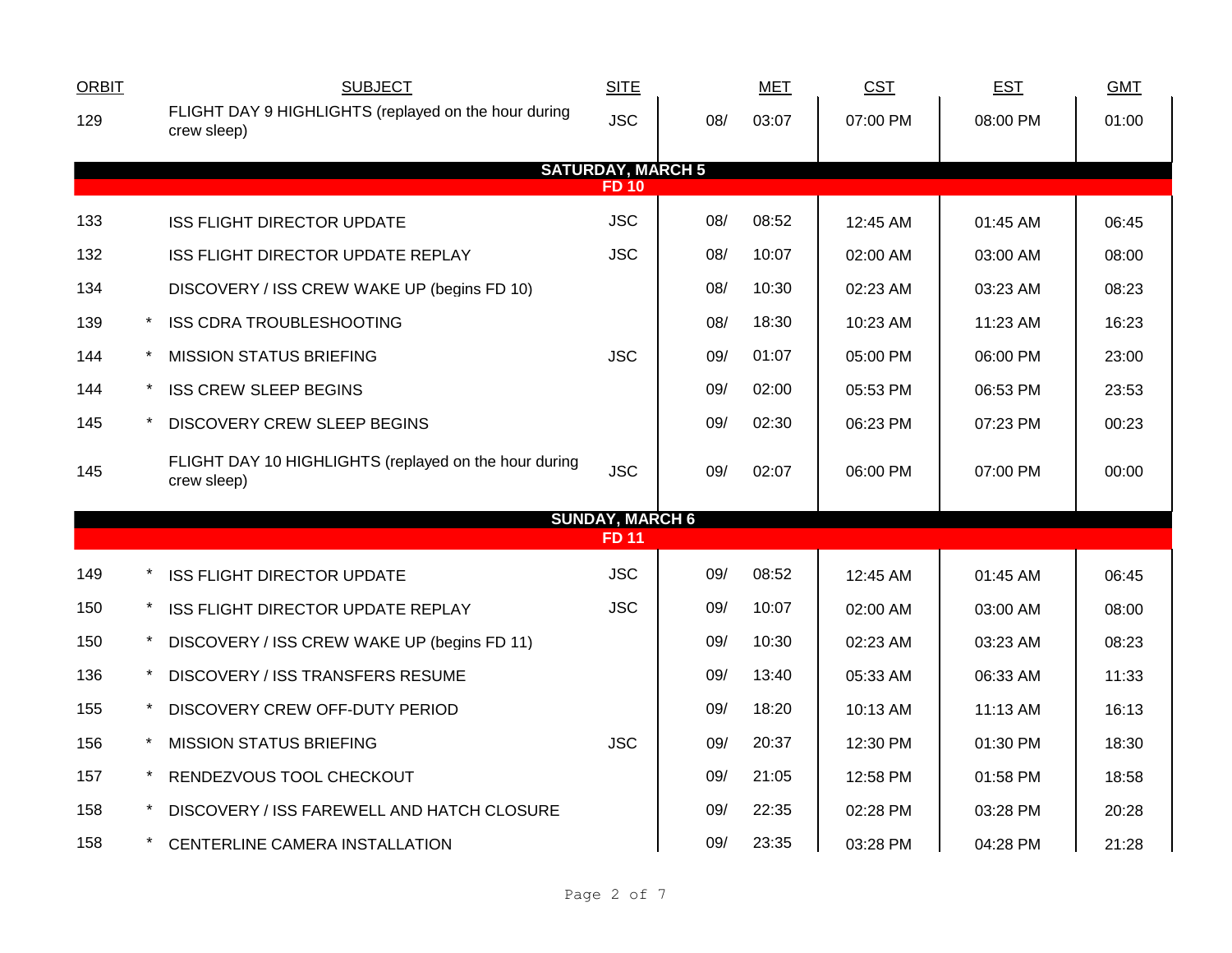| <b>ORBIT</b> | <b>SUBJECT</b>                                                                          | <b>SITE</b>             |     | <b>MET</b> | <b>CST</b> | <b>EST</b> | <b>GMT</b> |
|--------------|-----------------------------------------------------------------------------------------|-------------------------|-----|------------|------------|------------|------------|
| 144          | <b>ISS CREW SLEEP BEGINS</b>                                                            |                         | 10/ | 02:00      | 05:53 PM   | 06:53 PM   | 23:53      |
| 160          | DISCOVERY CREW SLEEP BEGINS                                                             |                         | 10/ | 02:30      | 06:23 PM   | 07:23 PM   | 00:23      |
| 161          | FLIGHT DAY 11 HIGHLIGHTS (replayed on the hour during<br>crew sleep)                    | <b>JSC</b>              | 10/ | 03:07      | 07:00 PM   | 08:00 PM   | 01:00      |
|              |                                                                                         | <b>MONDAY, MARCH 7</b>  |     |            |            |            |            |
|              |                                                                                         | <b>FD12</b>             |     |            |            |            |            |
| 166          | DISCOVERY CREW WAKE UP (begins FD 12)<br>("Theme from Star Trek" by Alexander Courage)  |                         | 10/ | 10:30      | 02:23 AM   | 03:23 AM   | 08:23      |
| 168          | <b>DISCOVERY UNDOCKS FROM ISS</b>                                                       |                         | 10/ | 14:10      | 06:03 AM   | 07:03 AM   | 12:03      |
| 168          | DISCOVERY FLYAROUND OF ISS BEGINS                                                       |                         | 10/ | 14:40      | 06:33 AM   | 07:33 AM   | 12:33      |
| 169          | DISCOVERY FINAL SEPARATION FROM ISS                                                     |                         | 10/ | 15:53      | 07:46 AM   | 08:46 AM   | 13:46      |
| 170          | SHUTTLE VTR PLAYBACK OF UNDOCKING                                                       |                         | 10/ | 17:30      | 09:23 AM   | 10:23 AM   | 15:23      |
| 171          | RMS/OBSS LATE INSPECTION OF DISCOVERY'S TPS                                             |                         | 10/ | 18:25      | 10:18 AM   | 11:18 AM   | 16:18      |
| 171          | <b>VIDEO FILE</b>                                                                       | HQ                      | 10/ | 19:07      | 11:00 AM   | 12:00 PM   | 17:00      |
| 172          | <b>MISSION STATUS BRIEFING</b>                                                          | <b>JSC</b>              | 10/ | 20:37      | 12:30 PM   | 01:30 PM   | 18:30      |
| 174          | <b>OBSS BERTH</b>                                                                       |                         | 10/ | 22:45      | 02:38 PM   | 03:38 PM   | 20:38      |
| 158          | <b>MMT BRIEFING</b>                                                                     | <b>JSC</b>              | 10/ | 23:07      | 03:00 PM   | 04:00 PM   | 21:00      |
| 176          | DISCOVERY CREW SLEEP BEGINS                                                             |                         | 11/ | 02:30      | 06:23 PM   | 07:23 PM   | 00:23      |
| 176          | FLIGHT DAY 12 HIGHLIGHTS (replayed on the hour during<br>crew sleep)                    | <b>JSC</b>              | 11/ | 03:07      | 07:00 PM   | 08:00 PM   | 01:00      |
|              |                                                                                         | <b>TUESDAY, MARCH 8</b> |     |            |            |            |            |
|              |                                                                                         | <b>FD13</b>             |     |            |            |            |            |
| 181          | DISCOVERY CREW WAKE UP (begins FD 13)<br>("Blue Sky" by Big Head Todd and the Monsters) |                         | 11/ | 10:30      | 02:23 AM   | 03:23 AM   | 08:23      |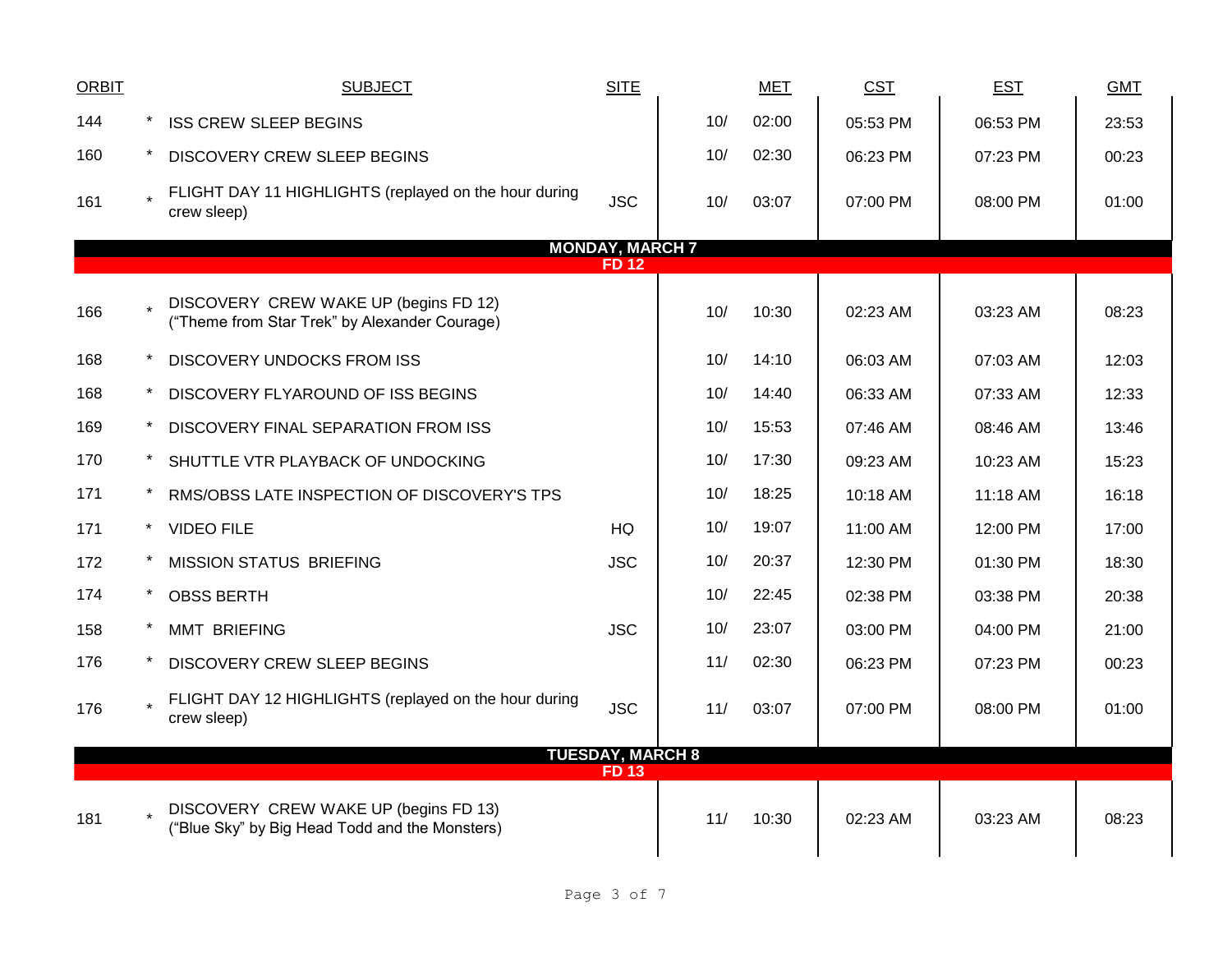| <b>ORBIT</b> | <b>SUBJECT</b>                                                                          | <b>SITE</b>  |     | <b>MET</b> | <b>CST</b>      | <b>EST</b> | <b>GMT</b> |  |
|--------------|-----------------------------------------------------------------------------------------|--------------|-----|------------|-----------------|------------|------------|--|
| 183          | <b>FCS CHECKOUT</b>                                                                     |              | 11/ | 13:30      | 05:23 AM        | 06:23 AM   | 11:23      |  |
| 183          | <b>CABIN STOWAGE BEGINS</b>                                                             |              | 11/ | 13:35      | 05:28 AM        | 06:28 AM   | 11:28      |  |
| 184          | <b>RCS HOT-FIRE TEST</b>                                                                |              | 11/ | 14:40      | 06:33 AM        | 07:33 AM   | 12:33      |  |
| 187          | ABC NEWS / CBS NEWS / ASSOCIATED PRESS<br><b>LIVE INTERVIEWS</b>                        | <b>TDRE</b>  | 11/ | 18:30      | 10:23 AM        | 11:23 AM   | 16:23      |  |
| 187          | DISCOVERY CREW TRIBUTE EVENT                                                            | <b>TDRE</b>  | 11/ | 19:15      | 11:08 AM        | 12:08 PM   | 17:08      |  |
| 188          | <b>VIDEO FILE</b>                                                                       | <b>HQ</b>    | 11/ | 20:07      | 12:00 PM        | 01:00 PM   | 18:00      |  |
| 188          | <b>MISSION STATUS BRIEFING</b>                                                          | <b>JSC</b>   | 11/ | 21:07      | 01:00 PM        | 02:00 PM   | 19:00      |  |
| 190          | KU-BAND ANTENNA STOWAGE                                                                 |              | 11/ | 23:30      | 03:23 PM        | 04:23 PM   | 21:23      |  |
| 192          | DISCOVERY CREW SLEEP BEGINS                                                             |              | 12/ | 02:30      | 06:23 PM        | 07:23 PM   | 00:23      |  |
| 192          | FLIGHT DAY 13 HIGHLIGHTS (replayed on the hour during<br>crew sleep)                    | <b>JSC</b>   | 12/ | 03:07      | 07:00 PM        | 08:00 PM   | 01:00      |  |
|              | <b>WEDNESDAY, MARCH 9</b>                                                               |              |     |            |                 |            |            |  |
|              |                                                                                         | <b>FD 14</b> |     |            |                 |            |            |  |
| 197          | DISCOVERY CREW WAKE UP (begins FD 14)                                                   |              | 12/ | 10:30      | 02:23 AM        | 03:23 AM   | 08:23      |  |
| 199          | DISCOVERY DEORBIT PREPARATIONS BEGIN                                                    |              | 12/ | 14:05      | 05:58 AM        | 06:58 AM   | 11:58      |  |
| 200          | PAYLOAD BAY DOOR CLOSING                                                                |              | 12/ | 15:22      | 07:15 AM        | 08:15 AM   | 13:15      |  |
| 202          | <b>DISCOVERY DEORBIT BURN</b>                                                           |              | 12/ | 18:02      | 09:55 AM        | 10:55 AM   | 15:55      |  |
| 203          | MILA C-BAND RADAR ACQUISITION OF DISCOVERY                                              |              | 12/ | 18:52      | 10:45 AM        | 11:45 AM   | 16:45      |  |
| 203          | <b>KSC LANDING</b>                                                                      | <b>KSC</b>   | 12/ | 19:05      | 10:58 AM        | 11:58 AM   | 16:58      |  |
|              | POST-LANDING NEWS CONFERENCE                                                            | <b>KSC</b>   |     |            | NET L+2 HRS.    |            |            |  |
|              | ENTRY FLIGHT CONTROL TEAM VIDEO REPLAY<br>(replayed after Post-Landing News Conference) | <b>JSC</b>   |     |            | $\sim$ L+3 HRS. |            |            |  |
|              |                                                                                         |              |     |            |                 |            |            |  |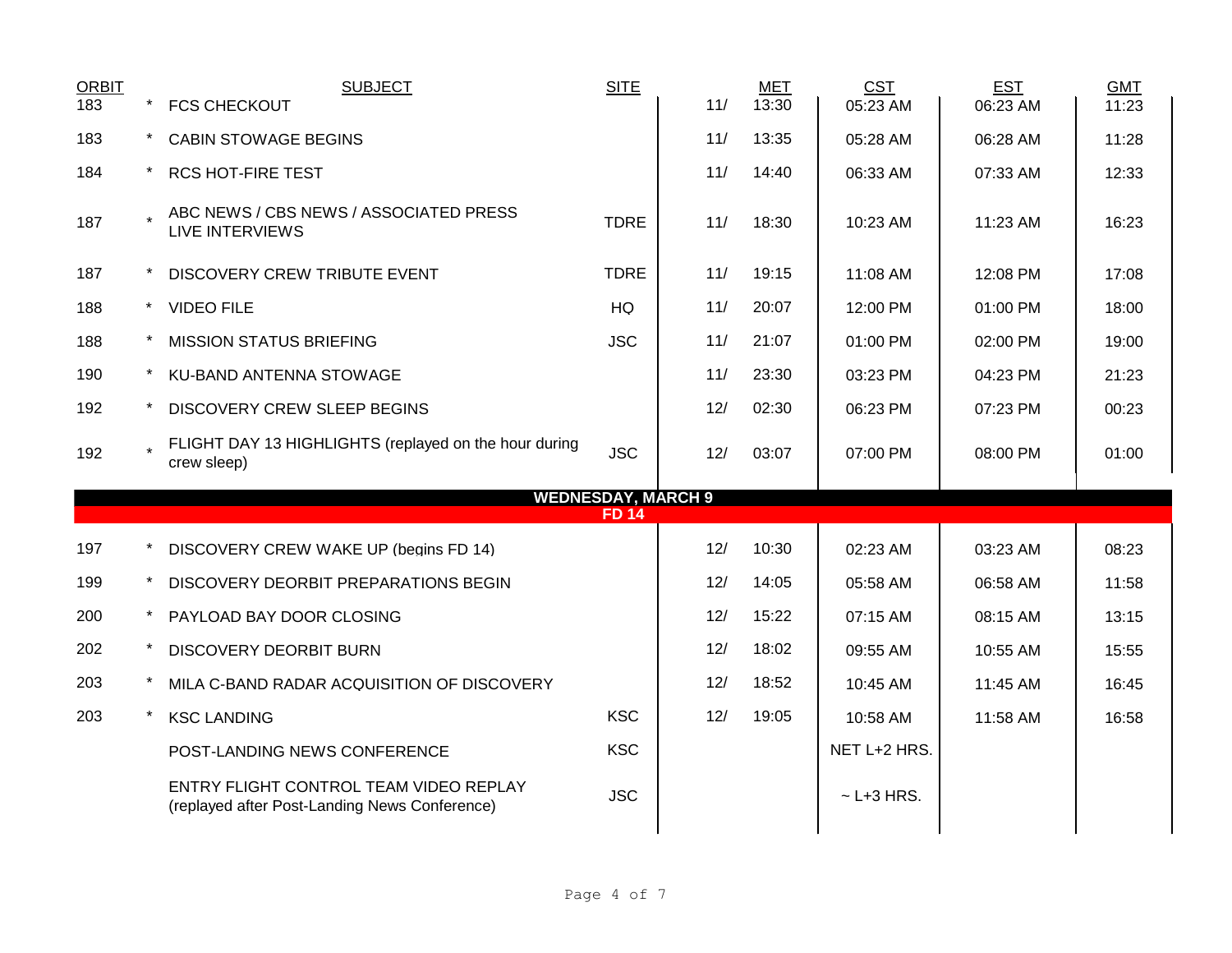| <b>ORBIT</b> | <b>SUBJECT</b>                                                                              | <u>SITE</u> | <u>ME1</u> | <u>CST</u>        | <u>EST</u> | <u>GMT</u> |
|--------------|---------------------------------------------------------------------------------------------|-------------|------------|-------------------|------------|------------|
|              | STS-133 MISSION HIGHLIGHTS VIDEO REPLAY<br>(replayed after Entry Flight Control Team Video) | <b>JSC</b>  |            | $\sim$ L+3.5 HRS. |            |            |
|              | STS-133 CREW NEWS CONFERENCE (may be postponed<br>or cancelled)                             | <b>KSC</b>  |            | $NET L+4.5 HRS.$  |            |            |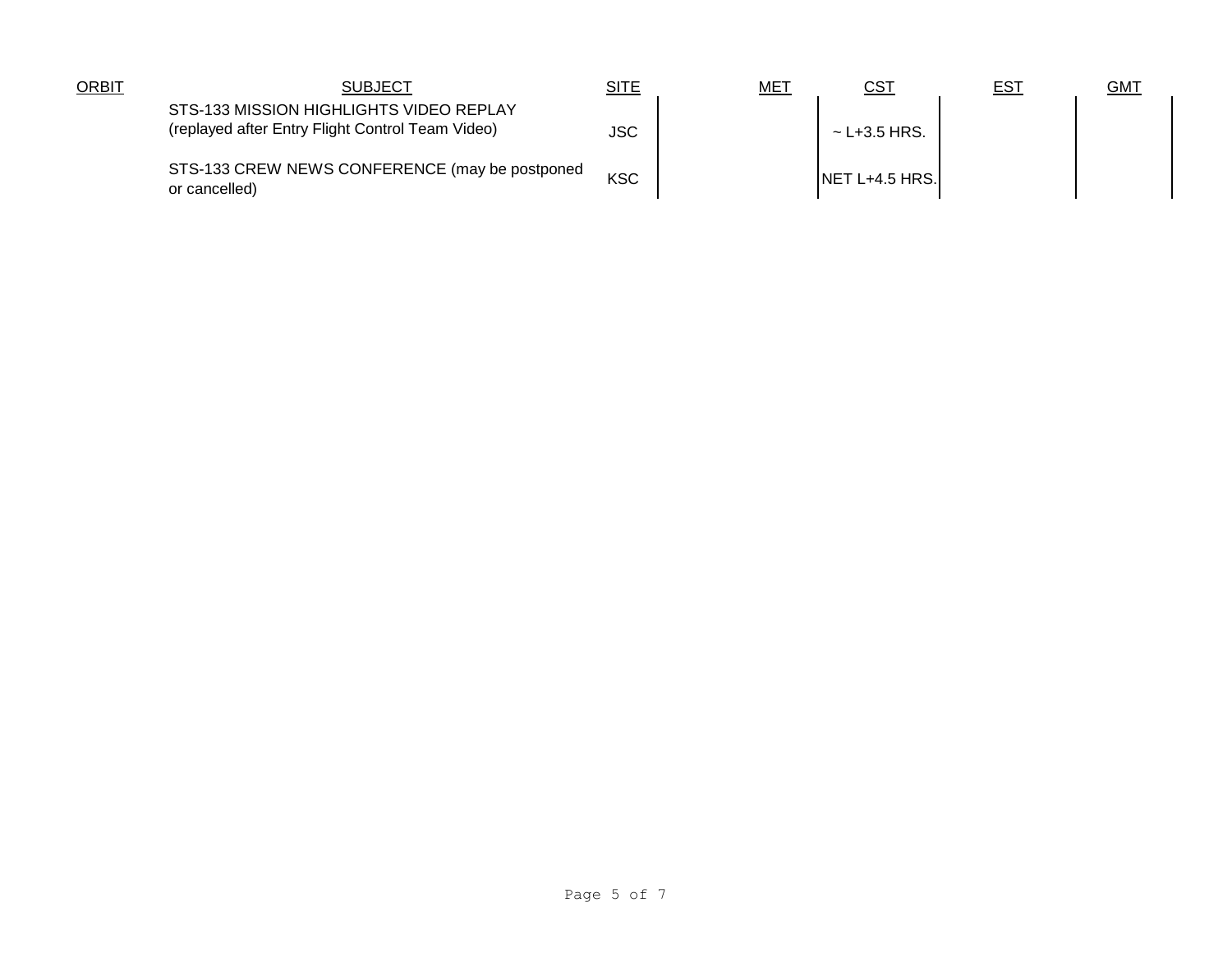| <b>ORBIT</b>    | <b>SUBJECT</b>                                                                                              | <b>SITE</b>                | <b>MET</b> | <b>CST</b> | <b>EST</b> | <b>GMT</b> |
|-----------------|-------------------------------------------------------------------------------------------------------------|----------------------------|------------|------------|------------|------------|
|                 |                                                                                                             | <b>DEFINITION OF TERMS</b> |            |            |            |            |
| AMC:            | Americom Satellite                                                                                          |                            |            |            |            |            |
| CDT:            | <b>Central Daylight Time</b>                                                                                |                            |            |            |            |            |
| CDRA:           | <b>Carbon Dioxide Removal Assembly</b>                                                                      |                            |            |            |            |            |
| CETA:           | Crew and Equipment Translation Aid                                                                          |                            |            |            |            |            |
| CLPA:           | Camera Light Pan Tilt Assembly                                                                              |                            |            |            |            |            |
| Destiny:        | U.S. Laboratory on ISS                                                                                      |                            |            |            |            |            |
| $ELC-4$ :       | <b>Express Logistics Carrier #4</b>                                                                         |                            |            |            |            |            |
| EMU:            | <b>Extravehicular Mobility Unit</b>                                                                         |                            |            |            |            |            |
| <b>EOTP</b>     | <b>Enhanced ORU Temporary Platform</b>                                                                      |                            |            |            |            |            |
| EDT:            | <b>Eastern Daylight Time</b>                                                                                |                            |            |            |            |            |
| EVA:            | <b>Extravehicular Activity</b>                                                                              |                            |            |            |            |            |
| FCS:            | <b>Flight Control System</b>                                                                                |                            |            |            |            |            |
| FD:             | <b>Flight Day</b>                                                                                           |                            |            |            |            |            |
| GMT:            | <b>Greenwich Mean Time</b>                                                                                  |                            |            |            |            |            |
| Harmony:        | Node 2                                                                                                      |                            |            |            |            |            |
| HD:             | <b>High Definition Television</b>                                                                           |                            |            |            |            |            |
| HQ:             | <b>NASA Headquarters</b>                                                                                    |                            |            |            |            |            |
| ISS:            | <b>International Space Station</b>                                                                          |                            |            |            |            |            |
| JAXA:           | Japan Aerospace Exploration Agency                                                                          |                            |            |            |            |            |
| JSC:            | Johnson Space Center                                                                                        |                            |            |            |            |            |
| KSC:            | <b>Kennedy Space Center</b>                                                                                 |                            |            |            |            |            |
| L:              | Launch or Landing time                                                                                      |                            |            |            |            |            |
| LIMO:           | Live Interview Media Outlet channel                                                                         |                            |            |            |            |            |
| LWAPA:          | Lightweight Adaptor Plate Assembly                                                                          |                            |            |            |            |            |
| MECO:           | Main Engine Cut-Off                                                                                         |                            |            |            |            |            |
| MET:            | Mission Elapsed Time, which begins at the moment of launch and is read: DAYS/HOURS:MINUTES. LAUNCH=00/00:00 |                            |            |            |            |            |
| <b>MILA</b>     | Merritt Island, Florida Tracking Station                                                                    |                            |            |            |            |            |
| MMT:            | <b>Mission Management Team</b>                                                                              |                            |            |            |            |            |
| MS:             | <b>Mission Specialist</b>                                                                                   |                            |            |            |            |            |
| NET:            | No Earlier Than                                                                                             |                            |            |            |            |            |
| OBSS:           | Orbiter Boom Sensor System                                                                                  |                            |            |            |            |            |
| ODS:            | <b>Orbiter Docking System</b>                                                                               |                            |            |            |            |            |
| OMS:            | <b>Orbital Maneuvering System</b>                                                                           |                            |            |            |            |            |
| PAO:            | <b>Public Affairs office</b>                                                                                |                            |            |            |            |            |
| PMM:            | <b>Permanent Multipurpose Module</b>                                                                        |                            |            |            |            |            |
| RCS:            | <b>Reaction Control System</b>                                                                              |                            |            |            |            |            |
| <b>R&amp;R:</b> | <b>Return and Replace</b>                                                                                   |                            |            |            |            |            |
| RPM:            | Rendezvous Pitch Maneuver                                                                                   |                            |            |            |            |            |
| RSS:            | <b>Rotate Servicing Structure</b>                                                                           |                            |            |            |            |            |
| $S1$ :          | Starboard One truss segment on ISS                                                                          |                            |            |            |            |            |
| SPDM:           | Special Purpose Dexterous Manipulator                                                                       |                            |            |            |            |            |
| SRMS:           | Shuttle Remote Manipulator System on Discovery                                                              |                            |            |            |            |            |